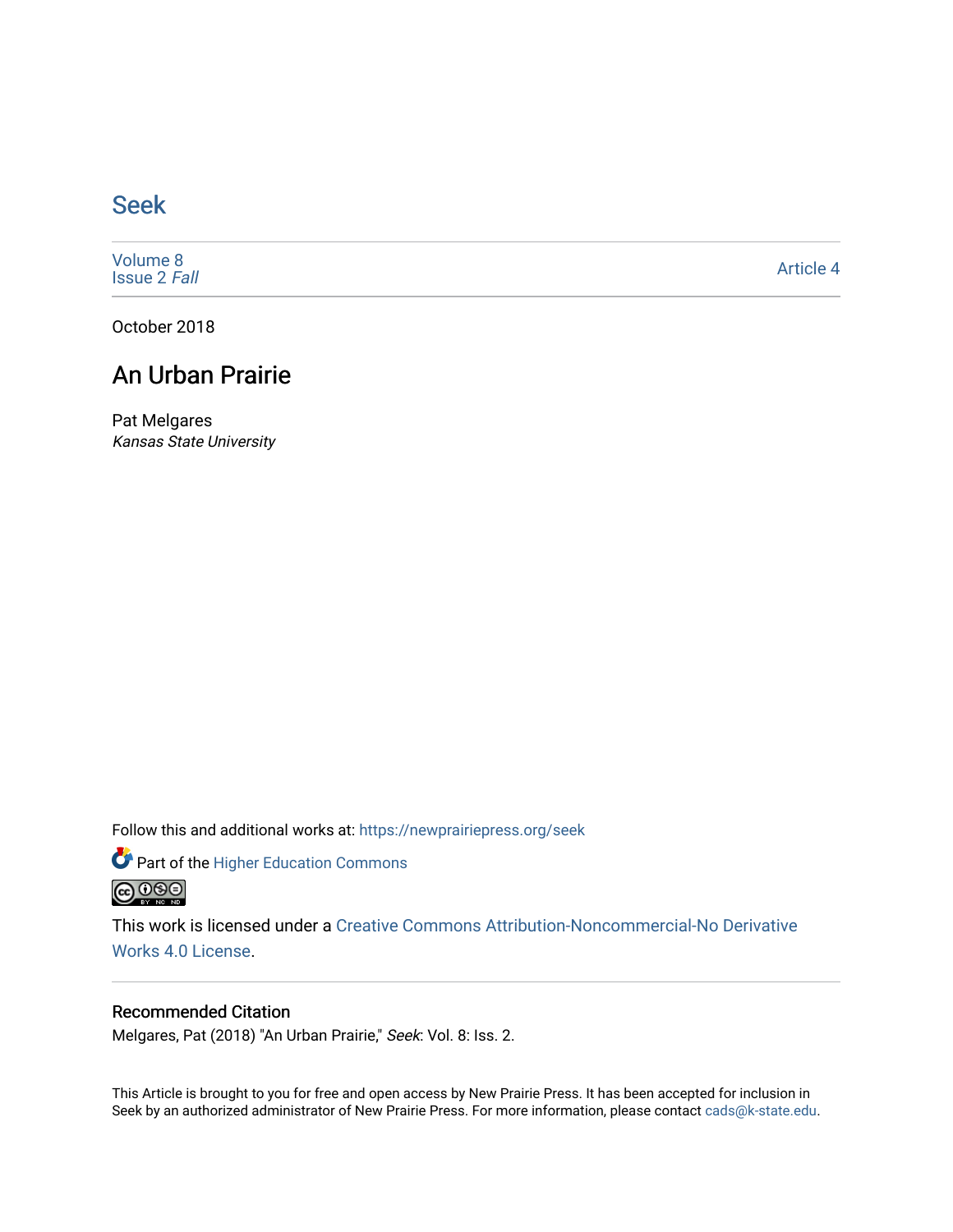# **An urban prairie**

At first glance, the rows of grasses and wildflowers on the roof of Kansas State University's Regnier Hall are a pretty sight and a peaceful respite for visitors.

But Lee Skabelund in the College of Architecture, Planning & Design sees much more.

To Skabelund, the grasses and wildflowers represent the diversity of the Kansas Flint Hills. They are pieces of the prairie brought to an urban rooftop. They are ways to improve local ecosystems. And, along with other types of living infrastructure, they represent a pathway to enriching life in cities across the world.

Known as green roofs, the concept of planting flowers or even food crops on the rooftops of buildings dates back centuries — the hanging gardens of Babylon, thought to be constructed around 600 B.C., is one of the Seven Wonders of the World. Yet, only in recent years has green roof construction become trendy. Designers are building gardens to reduce storm water runoff, to cool buildings and to reduce noise, among other benefits.

"Green roofs have been explored now from a research point of view for about 15 to 20 years," said Skabelund, associate professor of landscape architecture and regional and community planning. "In the last 5 to 10 years, it has really blossomed in terms of all kinds of research around the world. Much of the research is being done outside of the U.S., but there are so many people interested in it now."

**How university green roofs enrich city life and improve ecosystems**

*By Pat Melgares*

*Plants and other vegetation enliven the Ted and Jill Spaid Terrace, located on the north roof of the university's Regnier Hall.*